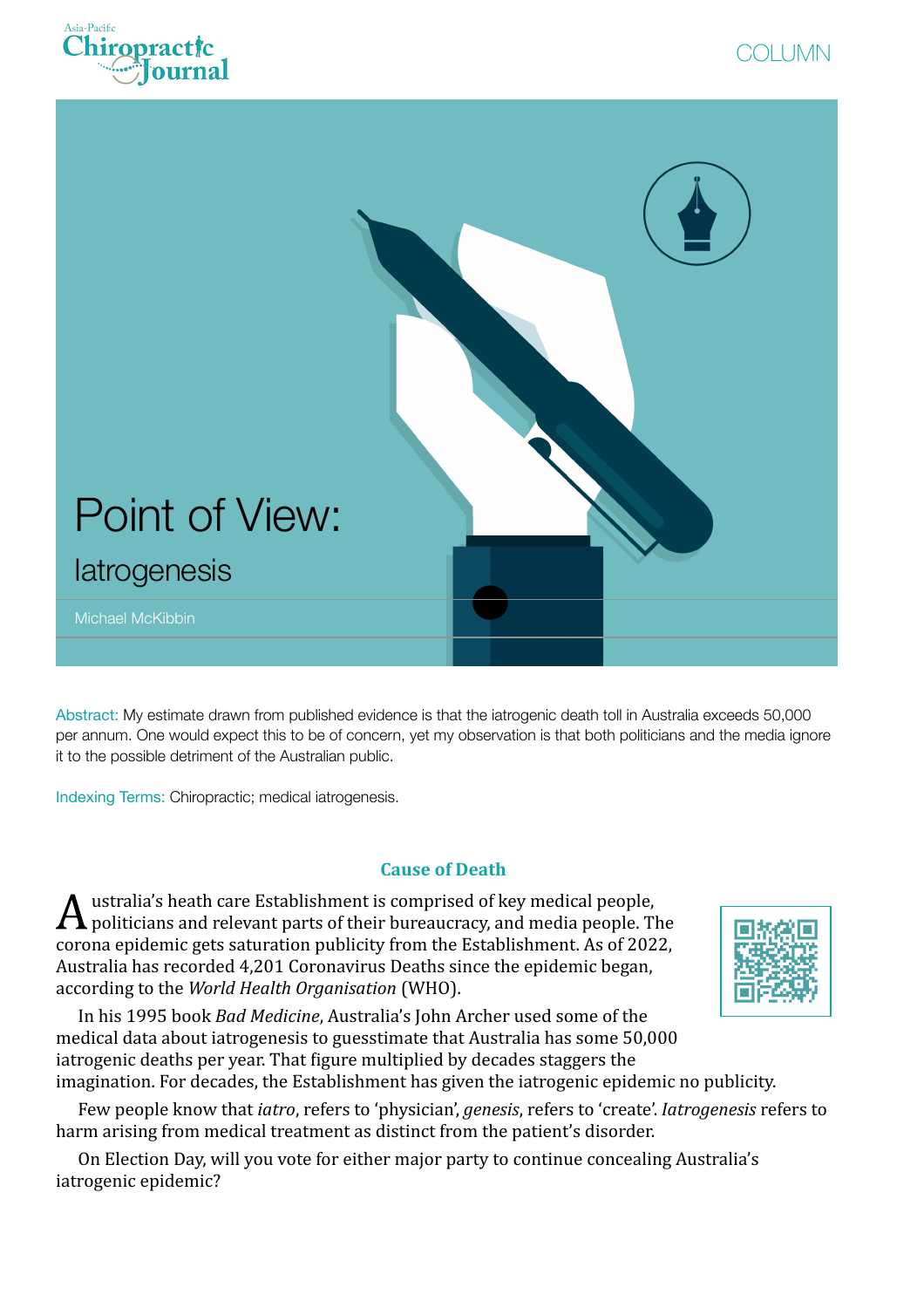## A personal 20-year-long study of the concealment of the true total iatrogenic death toll

## *Background*

No country evidences its true total toll of deaths due to medical treatment as distinct from the patient's disorder, its iatrogenic death toll. Evidence-based Medicine never evidences its true total iatrogenic death toll. Politicians and the media are complicit in this concealment.

## *Guesstimated national iatrogenic death tolls according to medical literature*

USA 783,936 iatrogenic deaths pa. Australia 50,000 iatrogenic deaths pa. By comparison: The War Memorial's roll of honour database contains 102,760 records (as at the time of writing) of Australians who have died during or as a result of war service, other conflicts and peacekeeping operations.

Seen in a decades long context Australia's concealed iatrogenic deaths far exceeds our war dead.

## *Concealing a Pandemic*

The World Health Organisation, WHO guidelines for signing death certificates enables substitution of cause of death from an iatrogenic cause to a non-iatrogenic cause of death. Null et al found that defining iatrogenic causes of death needs 12 categories of iatrogenic deaths. Australia provides two such categories, its report *Cause of Death* does not recognise that iatrogenesis is a/the leading cause of death. The media knowingly cooperates in this concealment.

### *Who are an informed party to concealment*

Having spent some 20 years informing Australia's mainstream media and politicians. I found that both groups support the booming medical industry while turning an informed blind eye to the concealed iatrogenic epidemic in Australia.

## *Comparative Publicity*

Few Corona deaths have attracted maximum international media coverage. The decades of the accumulating massive iatrogenic death toll has not received media coverage.

#### *Concealment*

The government report *Cause of Death* (2020) appears to publish the actual cause of death with no mention of the 12 categories of iatrogenic harm. [Ed: the search terms 'iatrogenesis', and 'medical negligence' give no returns as 'cause of death'). Shortly after the publication, deceptive news articles appear inferring that public health is acceptably safe. When alerted to this dangerous absence of a leading cause of death, there were no media retractions.

## *The detriment of concealment*

Without knowing of iatrogenic risk few future victims of the iatrogenic deception would be aware that they are about to die due to medical treatment as distinct from their disorder.

## *The benefit of concealment*

Public health care has become a boom industry. A thriving department of health continues assuring the public that public health is safe. A large part of Australia's population silently share in the financial benefits of that false assurance.

## *Market value*

Total spending on health in 2019–20 was estimated to be \$81.8 billion, representing 16.3 per cent of the Australian Government's total expenditure.